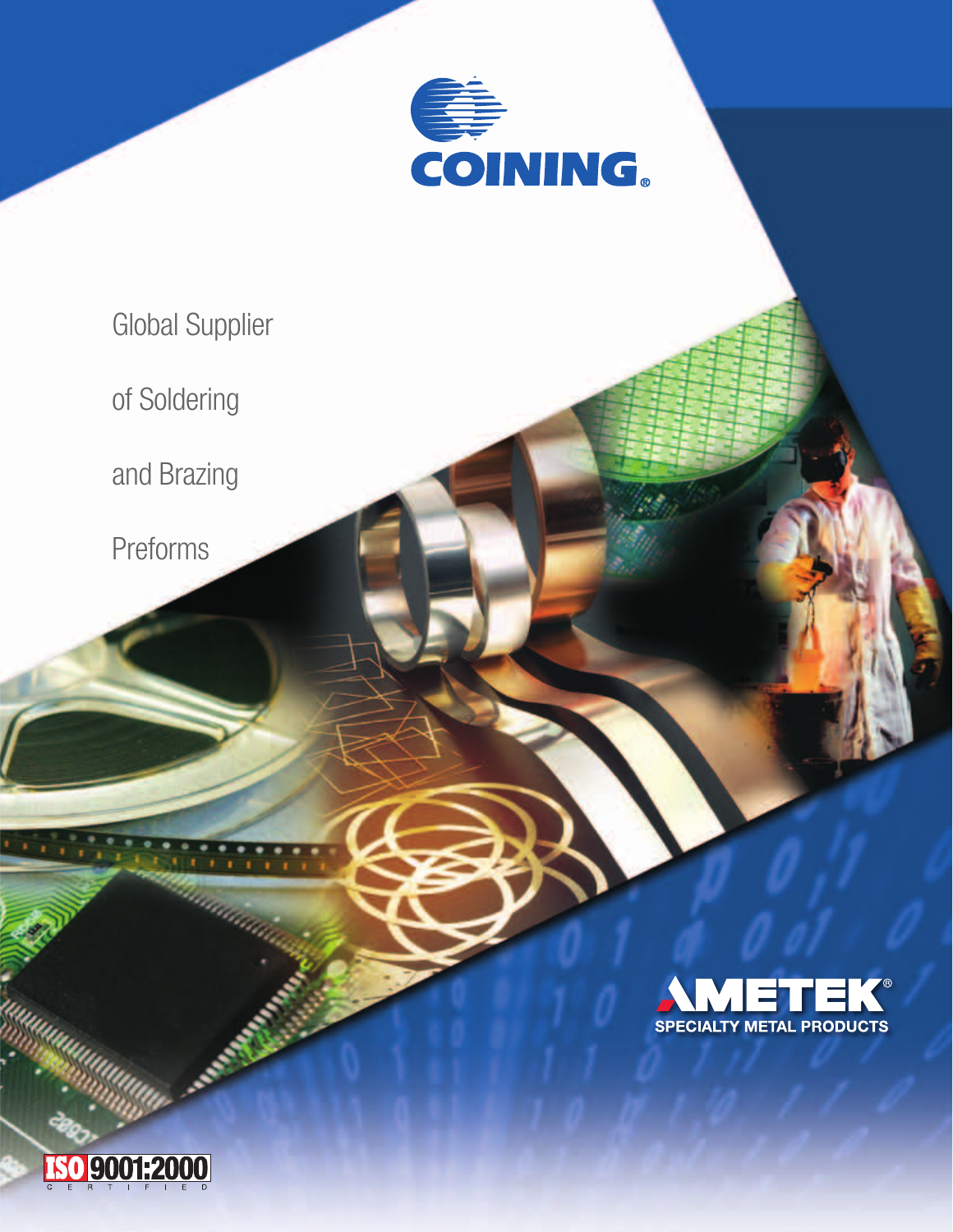



### Responding quickly, precisely and efficiently to our customers' needs

## Yes, we do.

*Our primary business at Coining is the fabrication of high-quality metal stampings and performs for the electronics industry. Our capabilities include casting, rolling, cladding, plating, tool and die making, stamping and custom-automated packaging.*

#### The Coining Quality Commitment

Our fully staffed and highly trained quality control department strives to ensure that our customers always receive the finest parts available anywhere. Our tight in-process controls allow us to strive continually for zero defects. Special packaging requests such as waffle packs, hermetically sealed and argon-filled jars, and a Class-100 environment are available upon request.

Coining purchases raw materials only from suppliers with a proven ability to provide quality product on time. We do an incoming inspection on all raw materials. Analytics are required and available to our customers on request.

Our quality policy is simple. Coining will produce and deliver quality products on time and provide services that meet or exceed our customers' quality and production goals. To us, this is more than a job. It's an attitude.

All of our departments are specially equipped and staffed to work with maximum efficiency. We typically respond to a request for quotation within a single business day.

We can have samples of standard shapes or those from our open tooling list in a customer's hands within two weeks. It is not uncommon for us to ship within a few days. Prototypes of custom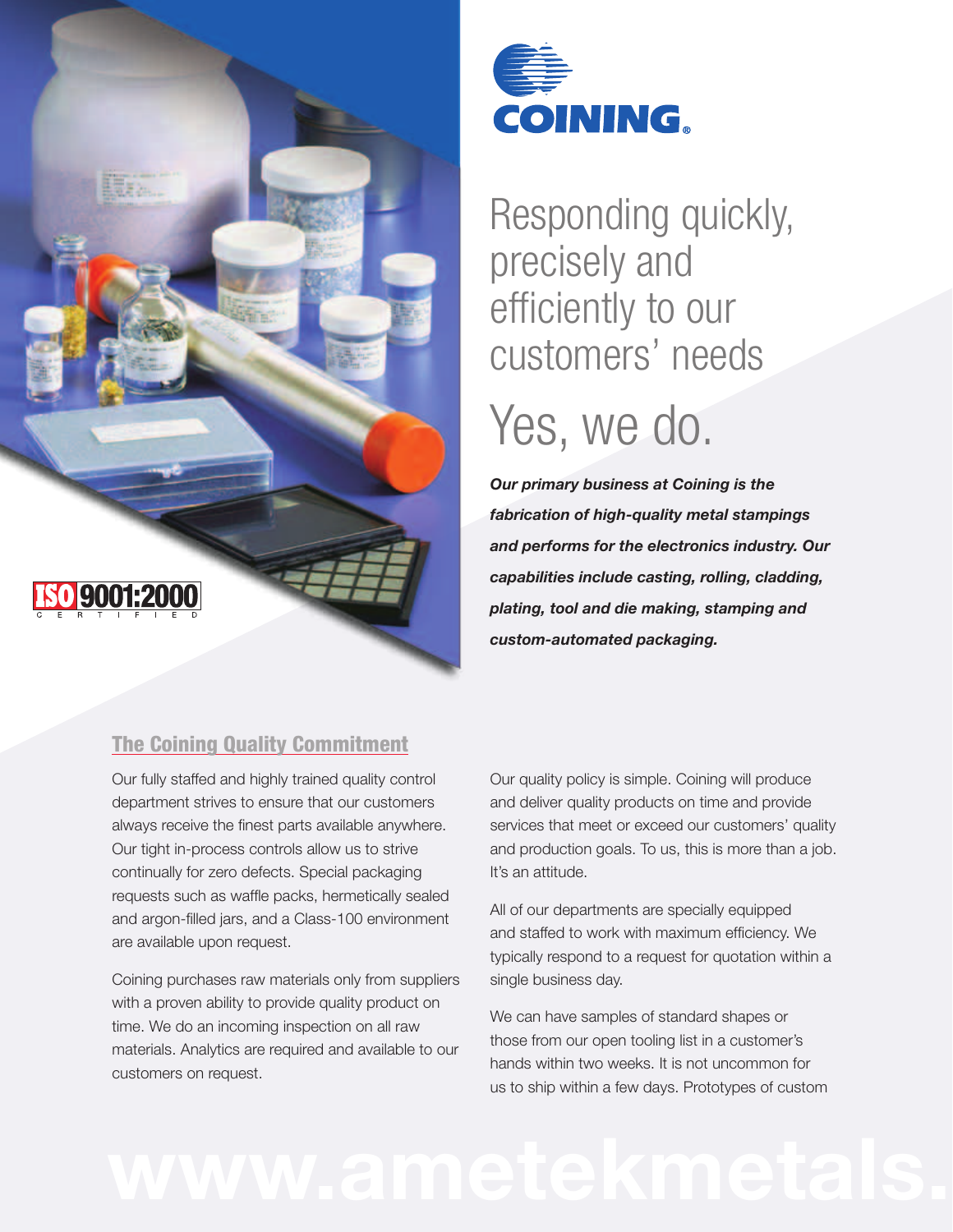shapes involving special tooling require more time, especially if the application is particularly challenging. With our specialized staff and customer friendly service, we are dedicated to filling every order on time.

And, to satisfy all of our customers' production needs, we offer these capabilities in house:

- *Extrusion and Continuous Casting*
- *Rolling*
- *Tool and Die Making*
- *Stamping*
- *Deburring*

### Casting and Rolling

With our in-house casting and rolling capabilities, we make strip on a daily basis. We stock many alloys with base metals of gold, silver, lead and tin in strip form. We can roll as thin as 0.0003" (7.5 µm). Our typical tolerance on many gauges is +/- 0.0002" (5µm). Our standard alloys always are ready to be punched for delivery.

#### Cladding and Plating

We stock a wide variety of copper, molybdenum and Kovar multilayer cladded materials. Cladding is a process by which different metal layers are bonded without adhesives or filler materials. Coining specializes in supplying stamped and plated Kovar and molybdenum tabs, covers, terminals and heatsinks. We routinely plate shapes as small as 0.010" (254 µm). If required, we can supply parts stamped from plated strips as an alternative.

#### Tooling

We can make custom part design a reality. Our fully equipped tool and die department with its wire EDM capability brings craftsmanship and modern technology together to satisfy our customers' every need. All dies are made in house.



Delivery with a new tool is generally between two and six weeks, depending on the complexity of the part.

#### *Our standard tooling list is available upon request.*

#### Stamping

We can produce standard, custom and complex shapes quickly and efficiently. All stamping is done in house in our highly integrated production facility. All jobs, regardless of size, have a lot number and quality control documents that accompany them throughout our process. We routinely do in-process inspections. Our standard tool list (discs, frames, rectangles, squares and washers) is among the most extensive in the industry with shapes ranging from  $0.0035$ " (90  $\mu$ m) square to shapes over 6" (15 cm). Our custom fabrication capabilities are limited only by the physical constraints of the materials at hand. Essentially, if a shape is possible, it's almost certain that Coining can fabricate it, quickly, precisely and efficiently.

#### **www.coninginc.com**



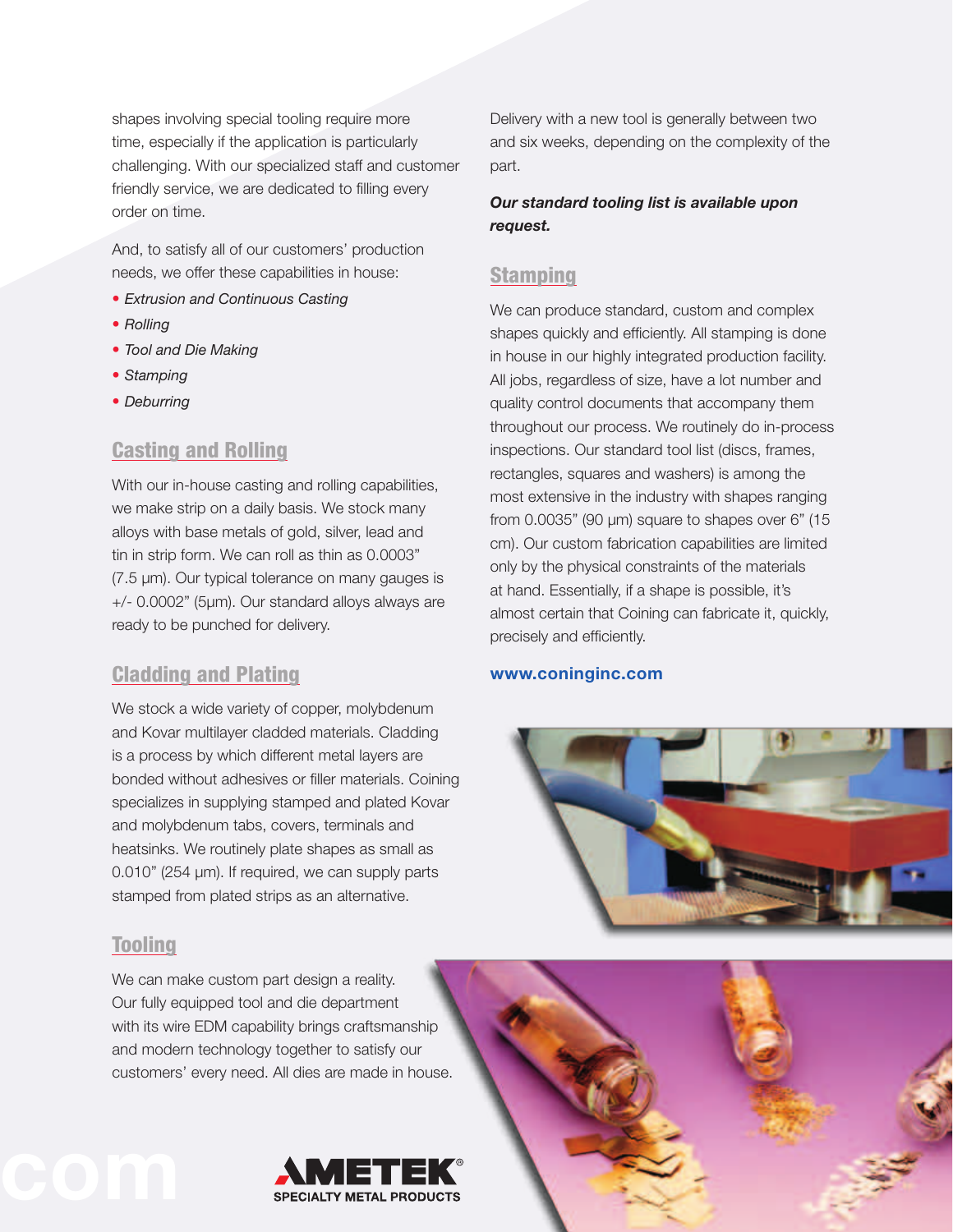



# Lead Free What is Affected?

- *Household appliances*
- *IT and telecommunications equipment*
- *Consumer electronics*
- *Lighting equipment*
- *Electrical and electronic tools*
- *Medical devices and equipment*
- *Monitoring and control instruments*
- *Automatic dispensers*
- *Automotive electronics*

#### Lead-Free Alloys

Drawing on its extensive industry experience and expertise in lead-free technology, Coining is able to provide a comprehensive array of leadfree alloys and preforms. Advantages include:

**\\\** More than one hundred 100% lead-free alloys with melting points (both eutectic and non-eutectic) ranging from 90°C to 1100°C. Customer requirements typically can be met with one of these alloys.

**\\\ Precision stamping capabilities supported** by an extensive inventory of standard tools, including discs, frames, rectangles, squares and washers. Coining's in-house ability to rapidly

build complex dies from micro to macro scale. That ability allows for the expeditious delivery of standard, custom and complex shapes in sizes ranging from 0.0035" (0.09 mm) to over 6" (15 cm), and as thin as  $0.0003$ " (7.5  $\mu$ m).

**\\\ An experienced staff of R&D metallurgists,** who work with our customers to develop a custom alloy if an existing alloy does not meet their lead-free needs.

**\\\ Completely integrated manufacturing** capability that allows Coining to efficiently move from creation of an alloy to the completion of a finished part.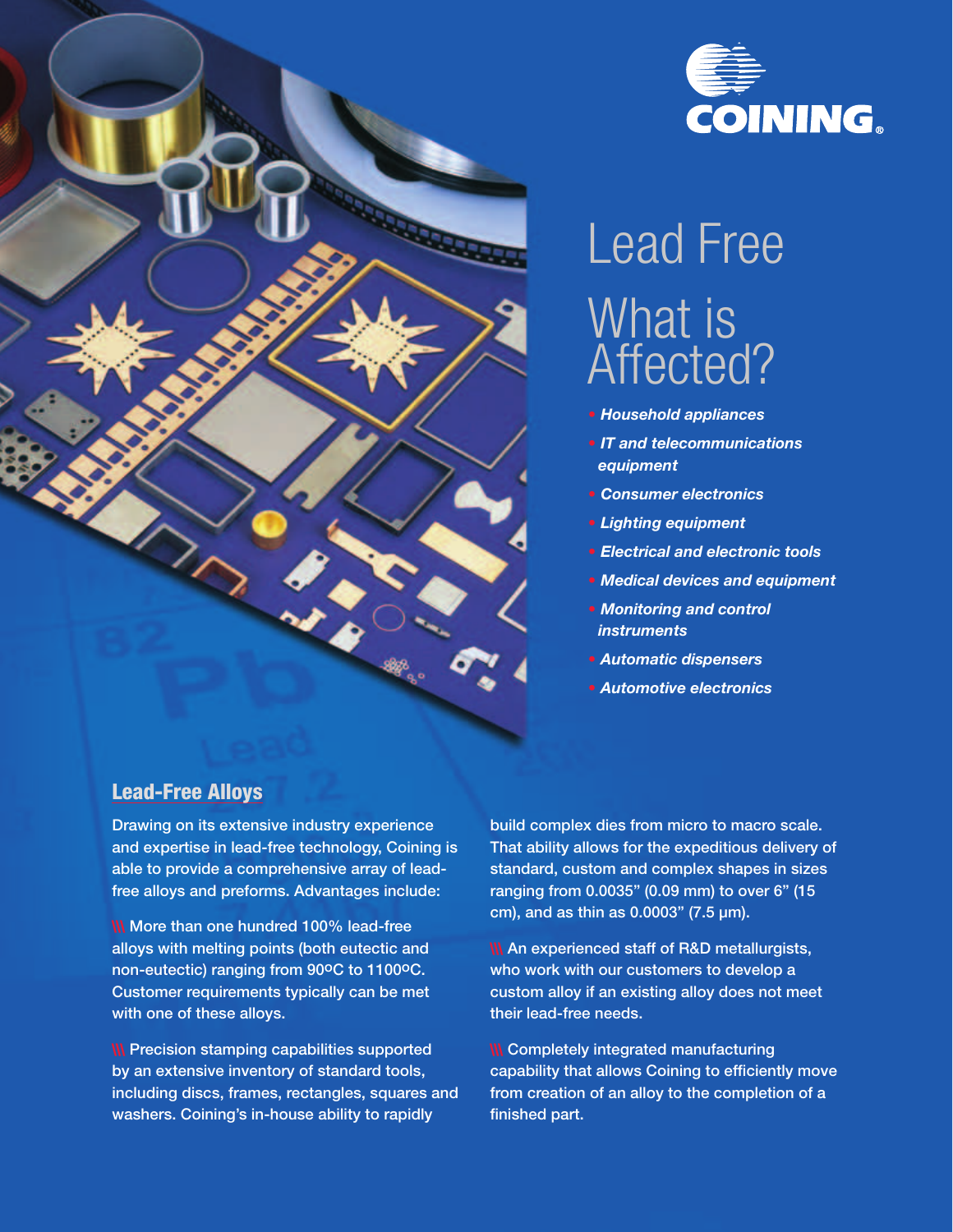

No single "magic" lead-free alloy can be universally substituted for all existing lead-based soldering alloys. Our customers' specific needs define the best lead-free substitute. Coining's experience and expertise ensure that each customer receives the highest quality product quickly and efficiently.

Lead is a well known environmentally toxic element with significant adverse human health effects. As such, it is the focus of a global effort to eliminate or reduce its use wherever possible. European Union directives (WEEE/ RoHS/REACH) ban its use in many applications. Japan also has banned many of its industrial uses with the Americas moving in that direction as well.

Companies that fail to heed these regulations and eliminate the use of lead wherever possible face dire consequences, ranging from loss of customers and applications to outright prohibition from participating in certain markets. Manufacturers and consumers worldwide increasingly demand lead-free products.

Coining uses a variety of elements to manufacture a broad range of compositions for use as leadfree soldering and brazing alloys. Combined with its extensive tool list and precision stamping capabilities, Coining is able to expedite the completion of an order. When necessary, its inhouse metallurgists will work with customers to provide a customized solution tailored to their specific needs.

E-mail sales@coininginc.com or phone customer service at +1 201-791-4020 for a complete list of lead-free alloys.

| °C  | Solidus Liquidus<br>°C | $E =$<br>Eutectic | °F  | Solidus Liquidus<br>°F | Alloy # | Element 1<br>and Wt% |      | <b>Element 2</b><br>and Wt% |     | Element 3<br>and Wt% |              | Element 4<br>and Wt% |     | <b>Density</b><br>Gr/cc |
|-----|------------------------|-------------------|-----|------------------------|---------|----------------------|------|-----------------------------|-----|----------------------|--------------|----------------------|-----|-------------------------|
| 93  | 93                     | $\mathsf E$       |     |                        | 3024    | ln                   | 44   | Sn                          | 42  | Cd                   | 14           |                      |     | 7.96                    |
| 95  | 95                     | E                 |     |                        | 3033    | ln                   | 51.5 | Bi                          | 32  | Sn                   | 16.5         |                      |     | 7.31                    |
| 120 | 122                    |                   |     |                        | 3003    | In                   | 52   | Sn                          | 48  |                      |              |                      |     | 7.3                     |
| 138 | 140                    |                   | 280 | 284                    | 361     | Bi                   | 57   | Sn                          | 42  | Ag                   | $\mathbf{1}$ |                      |     | 8.59                    |
| 139 | 139                    | E                 |     |                        | 349     | Bi                   | 57   | Sn                          | 43  |                      |              |                      |     | 8.59                    |
| 144 | 144                    | E                 | 291 | 291                    | 3006    | In                   | 97   | Ag                          | 3   |                      |              |                      |     | 7.38                    |
| 156 | 156                    | E                 | 313 | 313                    | 3000    | In                   | 100  |                             |     |                      |              |                      |     | 7.31                    |
| 195 | 201                    |                   |     |                        | 2147    | Sn                   | 88.5 | In                          | 8   | Ag                   | 3            | Cu                   | 0.5 | 7.43                    |
| 199 | 199                    | E                 |     |                        | 2165    | Sn                   | 91.2 | Zn                          | 8.8 |                      |              |                      |     | 7.28                    |
| 200 | 225                    |                   |     |                        | 340     | Sn                   | 93.5 | Bi                          | 5   | Ag                   | 1.5          |                      |     | 7.29                    |
| 209 | 212                    |                   |     |                        | 2155    | Sn                   | 93.3 | Ag                          | 3.1 | Bi                   | 3.1          | Cu                   | 0.5 | 7.43                    |
| 210 | 215                    |                   |     |                        | 2156    | Sn                   | 92   | Bi                          | 4.7 | Ag                   | 3.3          |                      |     | 7.46                    |
| 210 | 216                    |                   |     |                        | 2128    | Sn                   | 96.3 | Ag                          | 2.5 | Cu                   | 0.7          | Sb                   | 0.5 | 7.38                    |
| 215 | 222                    |                   | 419 | 432                    | 2010    | Sn                   | 95   | In                          | 5   |                      |              |                      |     | 7.29                    |
| 217 | 218                    |                   |     |                        | 2136    | Sn                   | 96.5 | Ag                          | 3   | Cu                   | 0.5          |                      |     | 7.37                    |
| 217 | 218                    |                   |     |                        | 2138    | Sn                   | 95.5 | Ag                          | 3.9 | Cu                   | 0.6          |                      |     | 7.39                    |
| 217 | 218                    |                   |     |                        | 2133    | Sn                   | 96   | Ag                          | 3.5 | Cu                   | 0.5          |                      |     | 7.38                    |
| 221 | 221                    | E                 | 430 | 430                    | 2005    | Sn                   | 96.5 | Ag                          | 3.5 |                      |              |                      |     | 7.37                    |
| 221 | 240                    |                   |     |                        | 2009    | Sn                   | 95   | Ag                          | 5   |                      |              |                      |     | 7.4                     |
| 227 | 227                    | Ε                 |     |                        | 2112    | Sn                   | 99.3 | Cu                          | 0.7 |                      |              |                      |     | 7.31                    |
| 227 | 300                    |                   | 441 | 572                    | 2061    | Sn                   | 97   | Cu                          | 3   |                      |              |                      |     | 7.33                    |
| 232 | 232                    | E                 | 450 | 450                    | 2000    | Sn                   | 100  |                             |     |                      |              |                      |     | 7.3                     |
| 232 | 240                    |                   | 450 | 464                    | 2067    | Sn                   | 97   | Sb                          | 3   |                      |              |                      |     | 7.28                    |
| 233 | 233                    | Ε                 |     |                        | 2024    | Sn                   | 65   | Ag                          | 25  | Sb                   | 10           |                      |     | 7.81                    |
| 278 | 278                    | E                 | 532 | 532                    | 10004   | Au                   | 80   | Sn                          | 20  |                      |              |                      |     | 14.52                   |
| 278 | 290                    |                   |     |                        | 10121   | Au                   | 79   | Sn                          | 21  |                      |              |                      |     | 14.34                   |
| 280 | 303                    |                   | 536 | 577                    | 10013   | Au                   | 78   | Sn                          | 22  |                      |              |                      |     | 14.18                   |
| 356 | 356                    | E                 | 673 | 673                    | 10003   | Au                   | 88   | Ge                          | 12  |                      |              |                      |     | 14.67                   |

#### Partial List of Lead-Free Alloys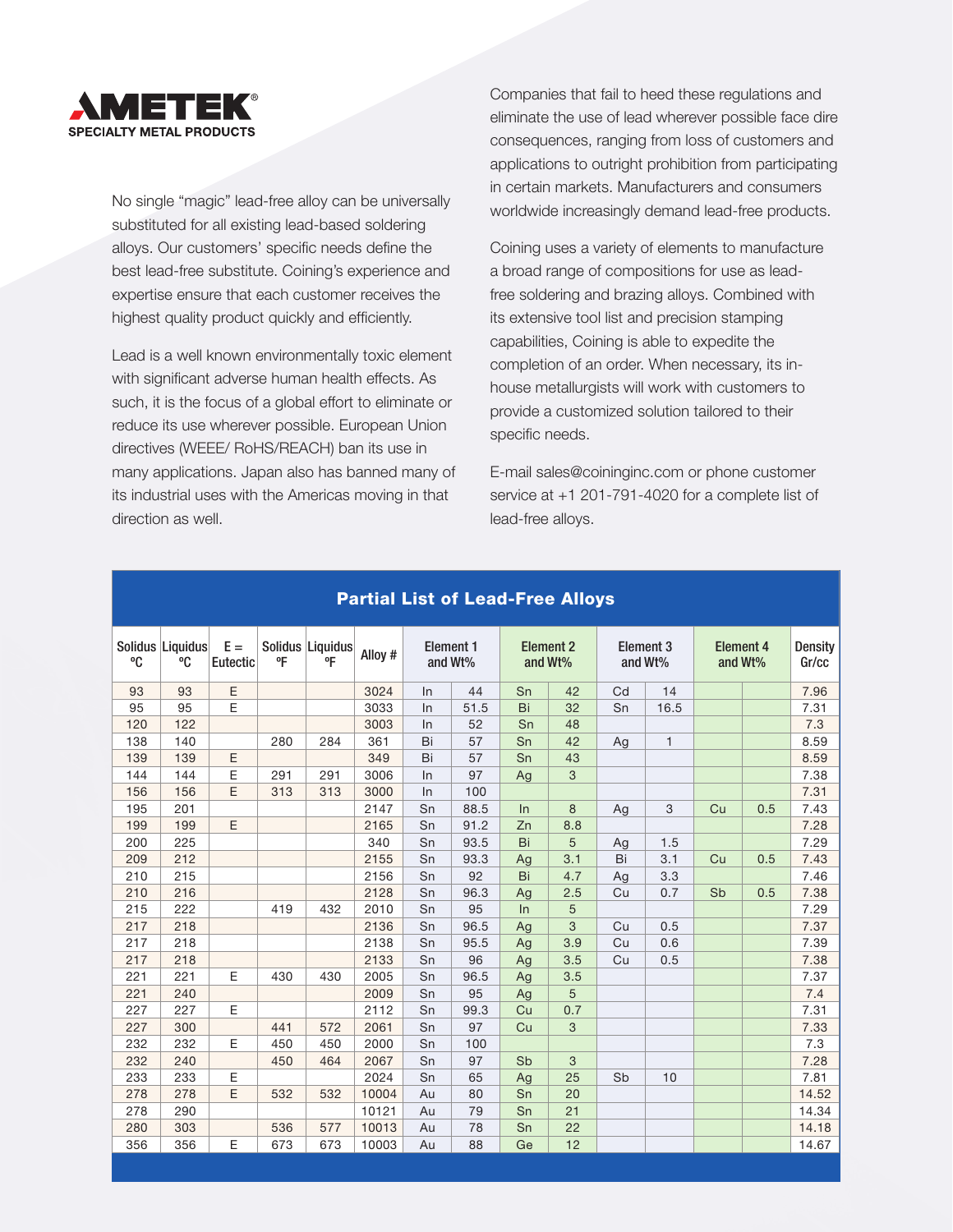Coining works with a wide variety of brazing and soldering alloys. It most commonly works with alloys of gold, silver, lead, tin, zinc, antimony, copper, indium, iron, molybdenum, nickel, tungsten and Kovar. It also works special alloys, such as those that include germanium, palladium and platinum. In addition, Coining's expertise<br>covers working with additives of gallium, silicon and phosphorus, and it will work with any new customer alloy specification, even when only limited quantities are required

| <b>Typical Alloys</b> |                        |                          |            |                        |               |                       |          |                             |                 |                             |                |                             |                         |
|-----------------------|------------------------|--------------------------|------------|------------------------|---------------|-----------------------|----------|-----------------------------|-----------------|-----------------------------|----------------|-----------------------------|-------------------------|
| °C                    | Solidus Liquidus<br>°C | $E =$<br><b>Eutectic</b> | °F         | Solidus Liquidus<br>°F | Alloy #       | Element #1<br>and Wt% |          | <b>Element 2</b><br>and Wt% |                 | <b>Element 3</b><br>and Wt% |                | <b>Element 4</b><br>and Wt% | <b>Density</b><br>Gr/cc |
| 120                   | 120                    | E                        | 248        | 248                    | 3025          | $\ln$                 | 50.9     | Sn                          | 49.1            |                             |                |                             | 7.31                    |
| 127                   | 127                    | E                        | 261        | 261                    | 3026          | In                    | 74.7     | Cd                          | 25.3            |                             |                |                             | 7.73                    |
| 134                   | 181                    |                          | 273        | 358                    | 1059          | Sn                    | 37.5     | Pb                          | 37.5            | In                          | 25             |                             | 8.42                    |
| 138                   | 138                    | E                        | 280        | 280                    | 349           | Bi                    | 57       | Sn                          | 43              |                             |                |                             | 8.54                    |
| 138                   | 140                    |                          | 280        | 284                    | 361           | Bi                    | 57       | Sn                          | 42              | Ag                          | $\mathbf{1}$   |                             | 8.59                    |
| 144                   | 144                    | E                        | 291        | 291                    | 3006          | In                    | 97       | Ag                          | 3               |                             |                |                             | 7.38                    |
| 144                   | 163                    |                          | 291        | 325                    | 1058          | Sn                    | 43       | Pb                          | 43              | Bi                          | 14             |                             | 8.99                    |
| 149                   | 150                    |                          | 300        | 302                    | 3002          | In                    | 80       | Pb                          | 15              | Ag                          | 5              |                             | 7.85                    |
| 150                   | 168                    |                          | 302        | 334                    | 2129          | Sn                    | 53       | Pb                          | 37              | Bi                          | 10             |                             | 8.65                    |
| 153                   | 163                    |                          | 307        | 325                    | 2021          | Sn                    | 70       | Pb                          | 18              | In                          | 12             |                             | 7.79                    |
| 156                   | 156                    | E                        | 313        | 313                    | 3000          | In                    | 100      |                             |                 |                             |                |                             | 7.31                    |
| 160                   | 174                    |                          | 320        | 345                    | 3008          | In                    | 70       | Pb                          | 30              |                             |                |                             | 8.18                    |
| 174                   | 185                    |                          | 345        | 365                    | 3004          | In                    | 60       | Pb                          | 40              |                             |                |                             | 8.52                    |
| 175                   | 248                    |                          | 347        | 478                    | 2023          | Sn                    | 65       | Pb                          | 30              | Ag                          | 5              |                             | 8.31                    |
| 176                   | 189                    |                          | 349        | 372                    | 2035          | Sn                    | 60       | Pb                          | 38              | Ag                          | $\overline{2}$ |                             | 10.71                   |
| 179                   | 179                    | E                        | 354        | 354                    | 2031          | Sn                    | 62       | Pb                          | 36              | Ag                          | $\overline{2}$ |                             | 8.42                    |
| 179                   | 232                    |                          | 354        | 450                    | 1054          | Pb                    | 60       | Sn                          | 37              | Ag                          | 3              |                             | 9.39                    |
| 179                   | 232                    |                          | 354        | 450                    | 2036          | Sn                    | 60       | Pb                          | 37              | Ag                          | 3              |                             | 8.49                    |
| 179                   | 242                    |                          | 354        | 468                    | 2037          | Sn                    | 60       | Pb                          | 36              | Ag                          | $\overline{4}$ |                             | 8.48                    |
| 180                   | 209                    |                          | 356        | 408                    | 3005          | In                    | 50       | Pb                          | 50              |                             |                |                             | 8.89                    |
| 183                   | 183                    | E                        | 361        | 361                    | 2030          | Sn                    | 62       | Pb                          | 38              |                             |                |                             | 8.37                    |
| 183                   | 185                    |                          | 361        | 365                    | 2044          | Sn                    | 63       | Pb                          | 37              |                             |                |                             | 8.4                     |
| 183                   | 188                    |                          | 361        | 370                    | 2032          | Sn                    | 60       | Pb                          | 40              |                             |                |                             | 8.51                    |
| 183                   | 192                    |                          | 361        | 378                    | 2020          | Sn                    | 70       | Pb                          | 30              |                             |                |                             | 8.16                    |
| 183                   | 218                    |                          | 361        | 424                    | 2017          | Sn                    | 90       | Pb                          | 10              |                             |                |                             | 7.56                    |
| 183                   | 222                    |                          | 361        | 432                    | 2012          | Sn                    | 95       | Pb                          | 5               |                             |                |                             | 7.42                    |
| 183                   | 238                    |                          | 361        | 460                    | 1053          | Pb                    | 60       | Sn                          | 40              |                             |                |                             | 9.28                    |
| 195                   | 225                    |                          | 383        | 437                    | 1052          | Pb                    | 60       | In                          | 40              |                             |                |                             | 9.29                    |
| 215<br>217            | 222                    | Ε                        | 419<br>423 | 432                    | 2010          | Sn<br>Sn              | 95<br>90 | In<br>Au                    | 5<br>10         |                             |                |                             | 7.29                    |
| 221                   | 217<br>221             | E                        | 430        | 423<br>430             | 10008<br>2005 | Sn                    | 96.5     |                             | 3.5             |                             |                |                             | 7.77<br>7.37            |
| 221                   | 226                    |                          | 430        | 439                    | 2004          | Sn                    | 97       | Ag<br>Ag                    | 3               |                             |                |                             | 7.36                    |
| 221                   | 226                    |                          | 430        | 439                    | 2007          | Sn                    | 96       | Ag                          | $\overline{4}$  |                             |                |                             | 7.38                    |
| 221                   | 227                    |                          | 430        | 441                    | 2003          | Sn                    | 97.5     | Ag                          | 2.5             |                             |                |                             | 7.35                    |
| 227                   | 300                    |                          | 441        | 572                    | 2061          | Sn                    | 97       | Cu                          | 3               |                             |                |                             | 7.33                    |
| 230                   | 294                    |                          | 446        | 561                    | 1036          | ${\sf Pb}$            | 85       | Sn                          | 15              |                             |                |                             | 10.47                   |
| 232                   | 232                    | E.                       | 450        | 450                    | 2000          | Sn                    | 100      |                             |                 |                             |                |                             | 7.3                     |
| 232                   | 240                    |                          | 450        | 464                    | 2067          | Sn                    | 97       | Sb                          | 3               |                             |                |                             | 7.28                    |
| 234                   | 236                    |                          | 453        | 457                    | 2002          | Sn                    | 99       | Sb                          | $\mathbf{1}$    |                             |                |                             | 7.28                    |
| 240                   | 250                    |                          | 464        | 482                    | 2016          | Sn                    | 90       | Sb                          | 10              |                             |                |                             | 7.22                    |
| 250                   | 264                    |                          | 482        | 507                    | 1042          | Pb                    | 75       | In                          | 25              |                             |                |                             | 9.97                    |
| 251                   | 295                    |                          | 484        | 563                    | 1068          | Pb                    | 92.5     | Sn                          | $\overline{4}$  | Ag                          | 3.5            |                             | 11.08                   |
| 268                   | 290                    |                          | 514        | 554                    | 1033          | Pb                    | 88       | Sn                          | 10              | Ag                          | $\overline{2}$ |                             | 10.73                   |
| 270                   | 280                    |                          | 518        | 536                    | 1038          | Pb                    | 81       | In                          | 19              |                             |                |                             | 10.27                   |
| 275                   | 302                    |                          | 527        | 576                    | 1027          | Pb                    | 90       | Sn                          | 10              |                             |                |                             | 10.74                   |
| 278                   | 278                    | Ε                        | 532        | 532                    | 10004         | Au                    | 80       | Sn                          | 20              |                             |                |                             | 14.52                   |
| 280                   | 285                    |                          | 536        | 545                    | 1017          | Pb                    | 93.5     | Sn                          | $5\phantom{.0}$ | Ag                          | 1.5            |                             | 11.02                   |
| 280                   | 303                    |                          | 536        | 577                    | 10013         | Au                    | 78       | Sn                          | 22              |                             |                |                             | 14.18                   |
| 287                   | 296                    |                          | 549        | 565                    | 1019          | Pb                    | 92.5     | Sn                          | $\sqrt{5}$      | Ag                          | 2.5            |                             | 11.01                   |
| 232                   | 232                    | E                        | 450        | 450                    | 2000          | Sn                    | 100      |                             |                 |                             |                |                             | 7.29                    |
| 290                   | 310                    |                          | 554        | 590                    | 1028          | Pb                    | 90       | In                          | 5               | Ag                          | $\mathbf 5$    |                             | 10.99                   |
| 292                   | 292                    | $\mathsf E$              | 558        | 558                    | 1029          | Pb                    | 90       | Sn                          | 5               | Ag                          | 5              |                             | 10.99                   |
| 292                   | 314                    |                          | 558        | 597                    | 1010          | Pb                    | 95       | In                          | $\sqrt{5}$      |                             |                |                             | 11.04                   |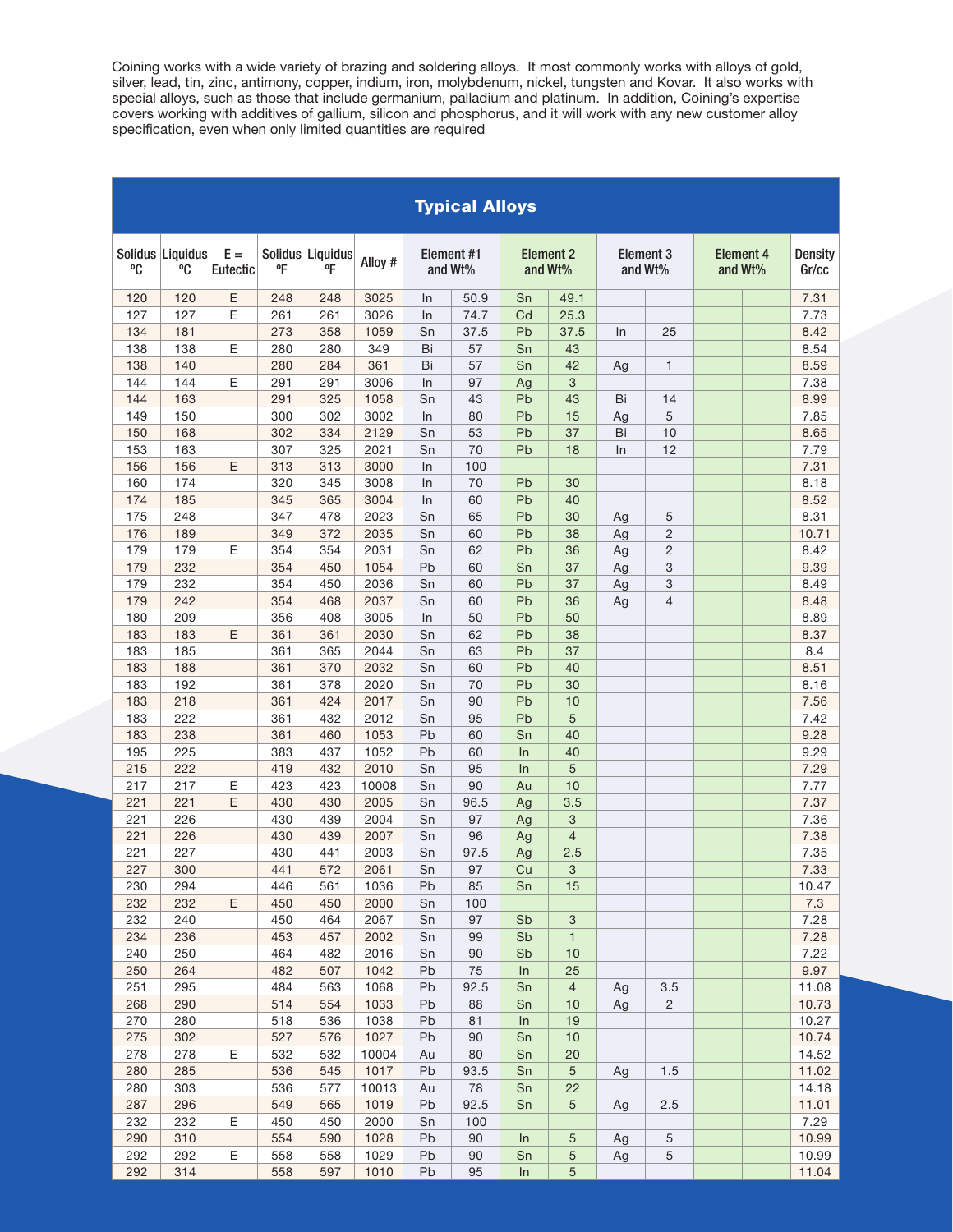#### www.coininginc.com



For some of Coining's most commonly used alloys

| <b>Typical Alloys</b> |                        |                          |              |                                  |                |                       |          |                             |                |                             |              |                             |      |                         |
|-----------------------|------------------------|--------------------------|--------------|----------------------------------|----------------|-----------------------|----------|-----------------------------|----------------|-----------------------------|--------------|-----------------------------|------|-------------------------|
| °C                    | Solidus Liquidus<br>°C | $E =$<br><b>Eutectic</b> | $^{\circ}$ F | Solidus Liquidus<br>$^{\circ}$ F | Alloy #        | Element #1<br>and Wt% |          | <b>Element 2</b><br>and Wt% |                | <b>Element 3</b><br>and Wt% |              | <b>Element 4</b><br>and Wt% |      | <b>Density</b><br>Gr/cc |
| 299                   | 303                    |                          | 570          | 577                              | 1013           | Pb                    | 95       | Ag                          | 2.5            | Sn                          | 2.5          |                             |      | 11.16                   |
| 299                   | 303                    |                          | 570          | 577                              | 1066           | Pb                    | 95.5     | Ag                          | 3              | Sn                          | 1.5          |                             |      | 11.22                   |
| 300                   | 304                    |                          | 572          | 579                              | 1012           | Pb                    | 95       | Sn                          | 3.5            | Ag                          | 1.5          |                             |      | 11.11                   |
| 307                   | 310                    |                          | 585          | 590                              | 1018           | Pb                    | 92.5     | In                          | 5              | Ag                          | 2.5          |                             |      | 11.01                   |
| 304                   | 304                    | E                        | 579          | 579                              | 1004           | Pb                    | 97.5     | Ag                          | 2.5            |                             |              |                             |      | 11.32                   |
| 304                   | 327                    |                          | 579          | 621                              | 1008           | Pb                    | 96       | Ag                          | $\overline{4}$ |                             |              |                             |      | 11.3                    |
| 305                   | 314                    |                          | 581          | 597                              | 1011           | Pb                    | 95       | Sn                          | 5              |                             |              |                             |      | 11.03                   |
| 309                   | 309                    | E                        | 588          | 588                              | 1005           | Pb                    | 97.5     | Ag                          | 1.5            | Sn                          | $\mathbf{1}$ |                             |      | 11.26                   |
| 309                   | 310                    |                          | 588          | 590                              | 1071           | Pb                    | 97.5     | Sn                          | 1.5            | Ag                          | $\mathbf{1}$ |                             |      | 11.24                   |
| 310                   | 320                    |                          | 590          | 608                              | 1007           | Pb                    | 97       | Sn                          | 3              |                             |              |                             |      | 11.15                   |
| 317                   | 322                    |                          | 603          | 612                              | 1003           | Pb                    | 98       | Sn                          | $\overline{2}$ |                             |              |                             |      | 11.22                   |
| 321                   | 325                    |                          | 610          | 617                              | 1001           | Pb                    | 99       | Sn                          | $\mathbf{1}$   |                             |              |                             |      | 11.28                   |
| 322                   | 325                    |                          | 612          | 617                              | 1069           | Pb                    | 99       | Sb                          | $\mathbf{1}$   |                             |              |                             |      | 11.26                   |
| 327                   | 327                    | Ε                        | 621          | 621                              | 1000           | Pb                    | 100      |                             |                |                             |              |                             |      | 11.34                   |
| 356                   | 356                    | $\mathsf E$              | 673          | 673                              | 10003          | Au                    | 88       | Ge                          | 12             |                             |              |                             |      | 14.67                   |
| 363                   | 363                    | $\mathsf E$              | 685          | 685                              | 10088          | Au                    | 96.85    | Si                          | 3.15           |                             |              |                             |      | 15.7                    |
| 370                   | 800                    |                          | 698          | 1472                             | 10002          | Au                    | 98       | Si                          | $\overline{2}$ |                             |              |                             |      | 16.85                   |
| 488                   | 530                    |                          | 910          | 986                              | 10027          | Au                    | 82       | In                          | 18             |                             |              |                             |      | 14.9                    |
| 600                   | 720                    |                          | 1112         | 1328                             | 20211          | Ag                    | 60       | Cu                          | 30             | Sn                          | 10           |                             |      | 9.57                    |
| 607                   | 618                    |                          | 1125         | 1144                             | 20221          | Ag                    | 45       | Cd                          | 24             | Zn                          | 16           | Cu                          | 15   | 9.1                     |
| 620                   | 650                    |                          | 1148         | 1202                             | 20233          | Ag                    | 56       | Cu                          | 22             | Zn                          | 17           | Sn                          | 5    | 9.2                     |
| 625                   | 635                    |                          | 1157         | 1175                             | 20212          | Ag                    | 50       | Cd                          | 18             | Zn                          | 16.5         | Cu                          | 15.5 | 9.18                    |
| 630                   | 705                    |                          | 1166         | 1301                             | 20205          | Ag                    | 61.5     | Cu                          | 24             | In                          | 14.5         |                             |      | 9.5                     |
| 643                   | 802                    |                          | 1189         | 1476                             | 20206          | Ag                    | 15       | Cu                          | 80             | P                           | 5            |                             |      | 7.62                    |
| 646                   | 677                    |                          | 1195         | 1251                             | 20232          | Ag                    | 45       | Cu                          | 27             | Zn                          | 25           | Sn                          | 3    | 8.91                    |
| 665                   | 682                    |                          | 1229         | 1260                             | 20274          | Ag                    | 60       | Cu                          | 25             | Zn                          | 15           |                             |      | 9.42                    |
| 671<br>688            | 718<br>774             |                          | 1240<br>1270 | 1324                             | 20256<br>20219 | Ag                    | 65<br>50 | Cu                          | 20<br>34       | Zn                          | 15<br>16     |                             |      | 9.49<br>9.25            |
|                       | 905                    |                          | 1317         | 1425<br>1661                     | 40489          | Ag                    | 95       | Cu<br>P                     | 5              | Zn                          |              |                             |      |                         |
| 714<br>770            | 830                    |                          | 1418         | 1526                             | 20305          | Cu<br>Cu              | 50       | Zn                          | 33             |                             | 17           |                             |      | 7.5<br>8.46             |
| 775                   | 785                    |                          | 1427         | 1445                             | 20213          | Ag                    | 71.5     | Cu                          | 28             | Ag<br>Ni                    | 0.5          |                             |      | 10                      |
| 779                   | 779                    | E                        | 1434         | 1434                             | 20204          | Ag                    | 72       | Cu                          | 28             |                             |              |                             |      | 10.01                   |
| 779                   | 815                    |                          | 1434         | 1499                             | 20234          | Ag                    | 80       | Cu                          | 20             |                             |              |                             |      | 10.14                   |
| 779                   | 873                    |                          | 1434         | 1603                             | 20203          | Ag                    | 90       | Cu                          | 10             |                             |              |                             |      | 10.31                   |
| 780                   | 795                    |                          | 1436         | 1463                             | 20249          | Ag                    | 71.15    | Cu                          | 28.1           | Ni                          | 0.75         |                             |      | 9.99                    |
| 780                   | 824                    |                          | 1436         | 1515                             | 20263          | Ag                    | 68.5     | Cu                          | 26.8           | Pd                          | 4.7          |                             |      | 10.09                   |
| 800                   | 858                    |                          | 1472         | 1576                             | 20271          | Ag                    | 58.5     | Cu                          | 31.5           | Pd                          | 10           |                             |      | 10.08                   |
| 812                   | 893                    |                          | 1494         | 1639                             | 20235          | Ag                    | 92.8     | Cu                          | 7.2            |                             |              |                             |      | 10.36                   |
| 835                   | 845                    |                          | 1535         | 1553                             | 10042          | Au                    | 60       | Ag                          | 20             | Cu                          | 20           |                             |      | 13.79                   |
| 850                   | 900                    |                          | 1562         | 1652                             | 20240          | Ag                    | 65       | Cu                          | 20             | Pd                          | 15           |                             |      | 10.33                   |
| 900                   | 950                    |                          | 1652         | 1742                             | 20208          | Ag                    | 54       | Pd                          | 24             | Cu                          | 22           |                             |      | 10.41                   |
| 905                   | 920                    |                          | 1661         | 1688                             | 10009          | Au                    | 65       | Cu                          | 35             |                             |              |                             |      | 13.76                   |
| 910                   | 910                    |                          | 1670         | 1670                             | 10041          | Au                    | 80       | Cu                          | 20             |                             |              |                             |      | 15.67                   |
| 955                   | 955                    |                          | 1751         | 1751                             | 10018          | Au                    | 82       | Ni                          | 18             |                             |              |                             |      | 15.95                   |
| 955                   | 970                    |                          | 1751         | 1778                             | 10007          | Au                    | 50       | Cu                          | 50             |                             |              |                             |      | 12.22                   |
| 961                   | 961                    | Ε                        | 1762         | 1762                             | 20200          | Ag                    | 100      |                             |                |                             |              |                             |      | 10.49                   |
| 990                   | 1010                   |                          | 1814         | 1850                             | 10011          | Cu                    | 65       | Au                          | 35             |                             |              |                             |      | 11.01                   |
| 1030                  | 1050                   |                          | 1886         | 1922                             | 10033          | Cu                    | 75       | Au                          | 25             |                             |              |                             |      | 10.35                   |
| 1040                  | 1115                   |                          | 1904         | 2039                             | 10098          | Au                    | 69       | Ag                          | 25             | Pt                          | 6            |                             |      | 16.04                   |
| 1063                  | 1063                   | Ε                        | 1945         | 1945                             | 10001          | Au                    | 100      |                             |                |                             |              |                             |      | 19.3                    |
| 1063                  | 1063                   |                          | 1945         | 1945                             | 10016          | Au                    | 99.98    | P                           | 0.02           |                             |              |                             |      | 19.29                   |
| 1063                  | 1063                   |                          | 1945         | 1945                             | 10023          | Au                    | 99.94    | P                           | 0.06           |                             |              |                             |      | 19.21                   |
| 1083                  | 1083                   | Ε                        | 1981         | 1981                             | 40400          | Cu                    | 100      |                             |                |                             |              |                             |      | 8.96                    |